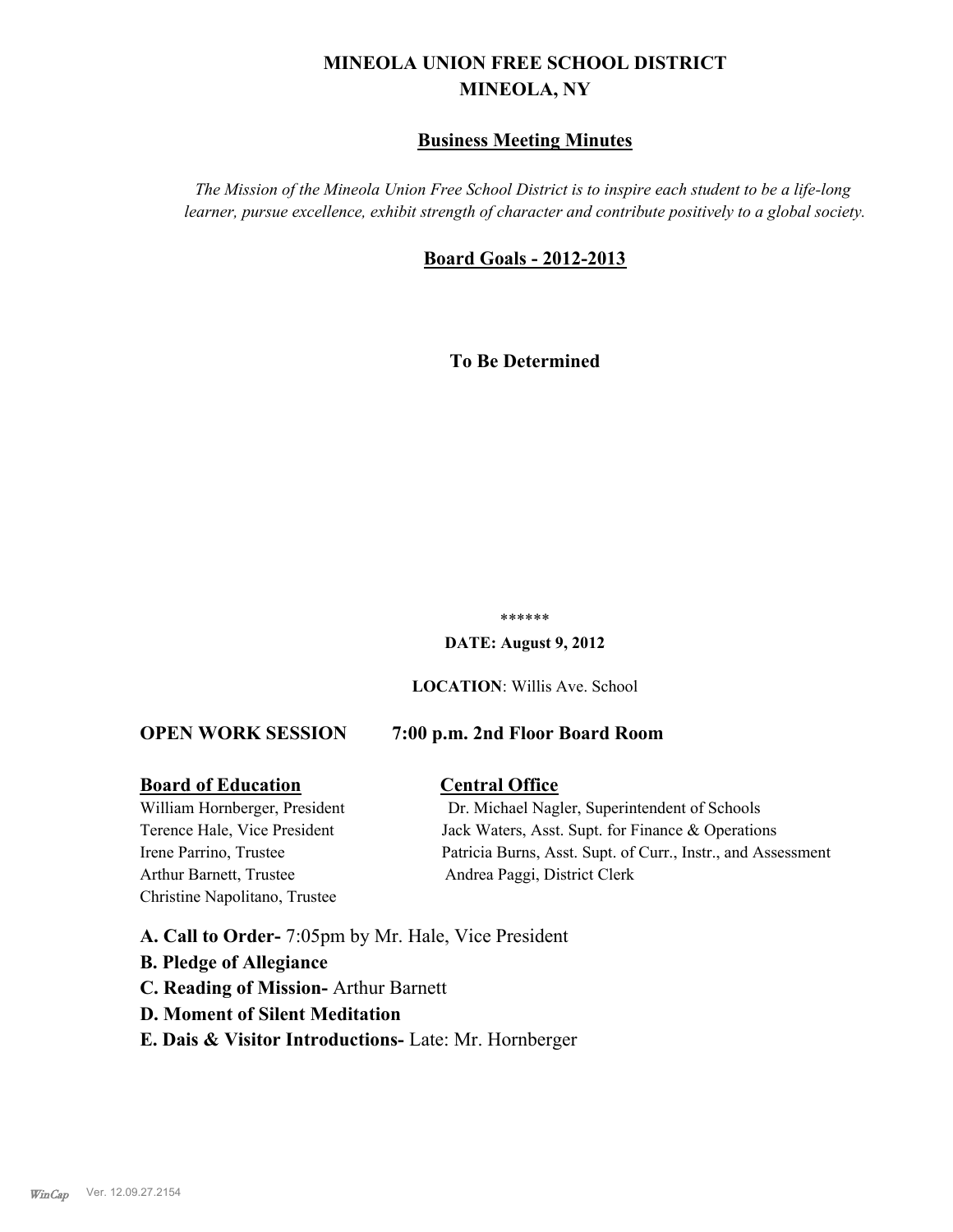#### **F. High School Student Organization Report**

No report tonight.

### **G. Old Business**

Mr. Hale polled the Board to determine if there was any old business and there was none at this time.

#### **H. New Business**

### **2012- 2013 Tax Levy Affidavit**

**RESOLUTION #11 -BE IT RESOLVED** that the Mineola Board of Education adopts the tax levy of \$76,242,180 to be raised by taxation for the Mineola UFSD of the Town of North Hempstead, Nassau County, New York for the 2012- 2013 school year to be levied upon the taxable property of the said school district as said property has been certified to by the Board of Assessors for the said school year.

**Motion:** Christine Napolitano **Second:** Irene Parrino

Discussion: Mr. Waters explained that this is an annual resolution and we must certify the amount of the tax levy to the county. There was no further discussion. Mr. Hornberger arrived at 7:10pm for the vote.

| Yes: | Christine Napolitano  | No: | None |
|------|-----------------------|-----|------|
|      | <b>Arthur Barnett</b> |     |      |
|      | Irene Parrino         |     |      |
|      | Terence Hale          |     |      |
|      | William Hornberger    |     |      |

**Passed:** Yes

### **Approval of License Agreement:**

**RESOLUTION # 12 - BE IT RESOLVED** that the Board of Education approves the license agreement between the Mineola Union Free School District and the Portuguese Cultural Society Julio Dinis, LTD, commencing on September 1, 2012 and terminating on June 30, 2013.

**Motion:** Terence Hale **Second:** Christine Napolitano

Discussion: The Superintendent stated that the Portuguese school needs a new location and would like to use 5 classrooms, 3 nights per week for 2 hours. Ms. Napolitano asked if the students are primarily from Mineola and the Superintendent stated that the students are from Mineola and the two parents running it are Mineola parents. Mr. Barnett asked about the termination clause and was told that this clause is common in the contracts. Ms. Parrino asked if this contract is just for the space and the Superintendent stated yes and they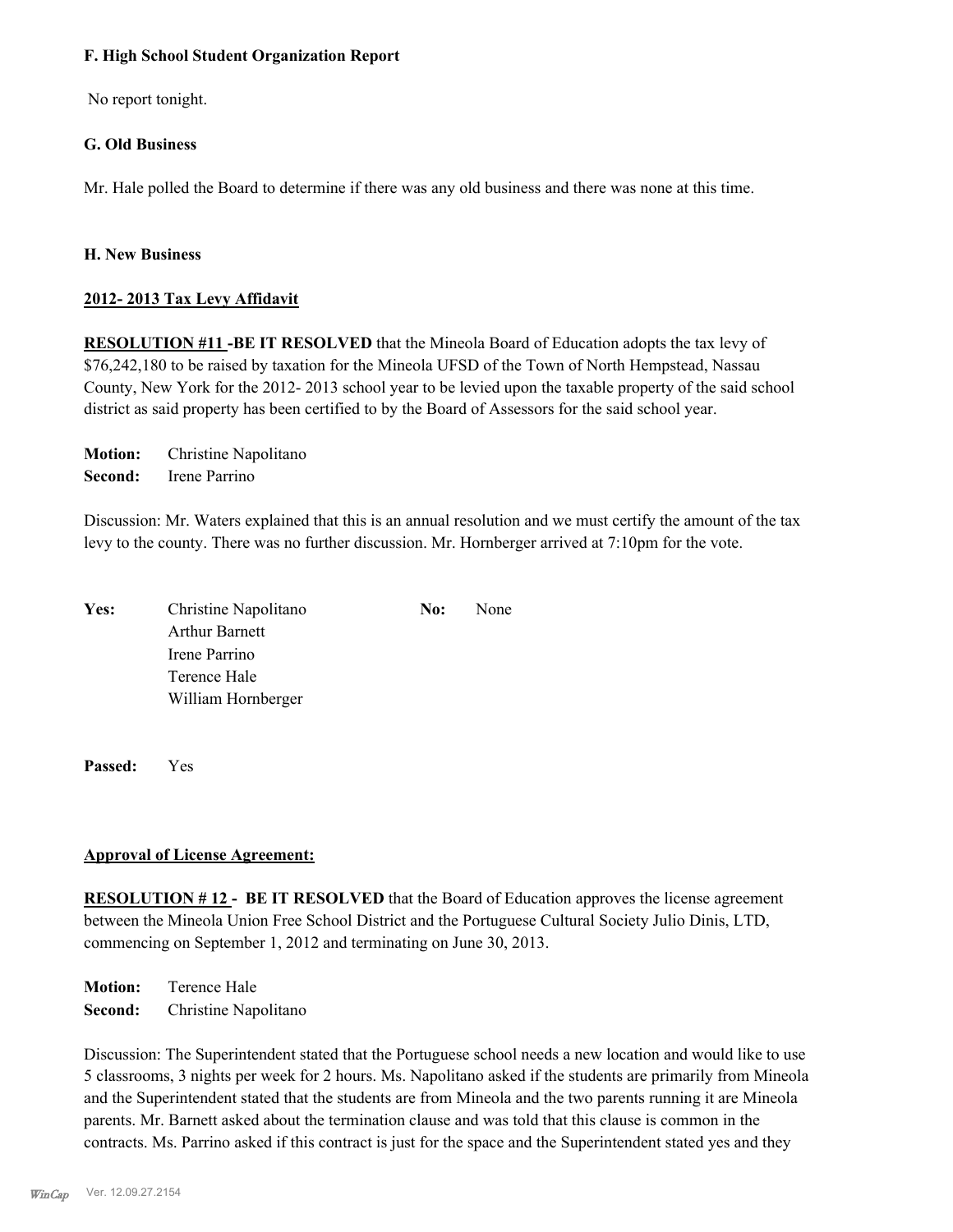have not requested access to technology. Ms. Parrino also asked if this program conflicts with the after school Special Education program and was told there would be no conflicts.

| Yes: | Christine Napolitano  | No: | <b>None</b> |
|------|-----------------------|-----|-------------|
|      | <b>Arthur Barnett</b> |     |             |
|      | Irene Parrino         |     |             |
|      | Terence Hale          |     |             |
|      | William Hornberger    |     |             |

**Passed:** Yes

# **Policy- First Reading of Policy #4321.3 - Public Report on Revisions to District Policies and Procedures Upon Finding Disproportionality**

**RESOLUTION #13- BE IT RESOLVED** that the Board of Education of the Mineola UFSD waives the first formal reading of Policy #4321.3 (Public Report on Revisions to District Policies, Practices and Procedures Upon Finding Disproportionality) due to its availability on the information table.

**Motion:** Arthur Barnett **Second:** Christine Napolitano

Discussion: The Superintendent stated that the three proposed policies are the result of changes in the Special Education Law and these proposed policies represent appropriate changes. He added that resolution #13 is a new policy and resolution #'s 14 & 15 are added pieces to existing policies.

| Yes: | Christine Napolitano  | No: | None |
|------|-----------------------|-----|------|
|      | <b>Arthur Barnett</b> |     |      |
|      | Irene Parrino         |     |      |
|      | Terence Hale          |     |      |
|      | William Hornberger    |     |      |

**Passed:** Yes

### **Policy- First Reading of Policy #5030.1 - Section 504 Impartial Hearing Procedure**

**RESOLUTION #14 - BE IT RESOLVED** that the Board of Education of the Mineola UFSD waives the first formal reading of Policy #5030.1 (Section 504 Impartial Hearing Procedure) due to its availability on the information table.

**Motion:** Terence Hale **Second:** Irene Parrino

No discussion.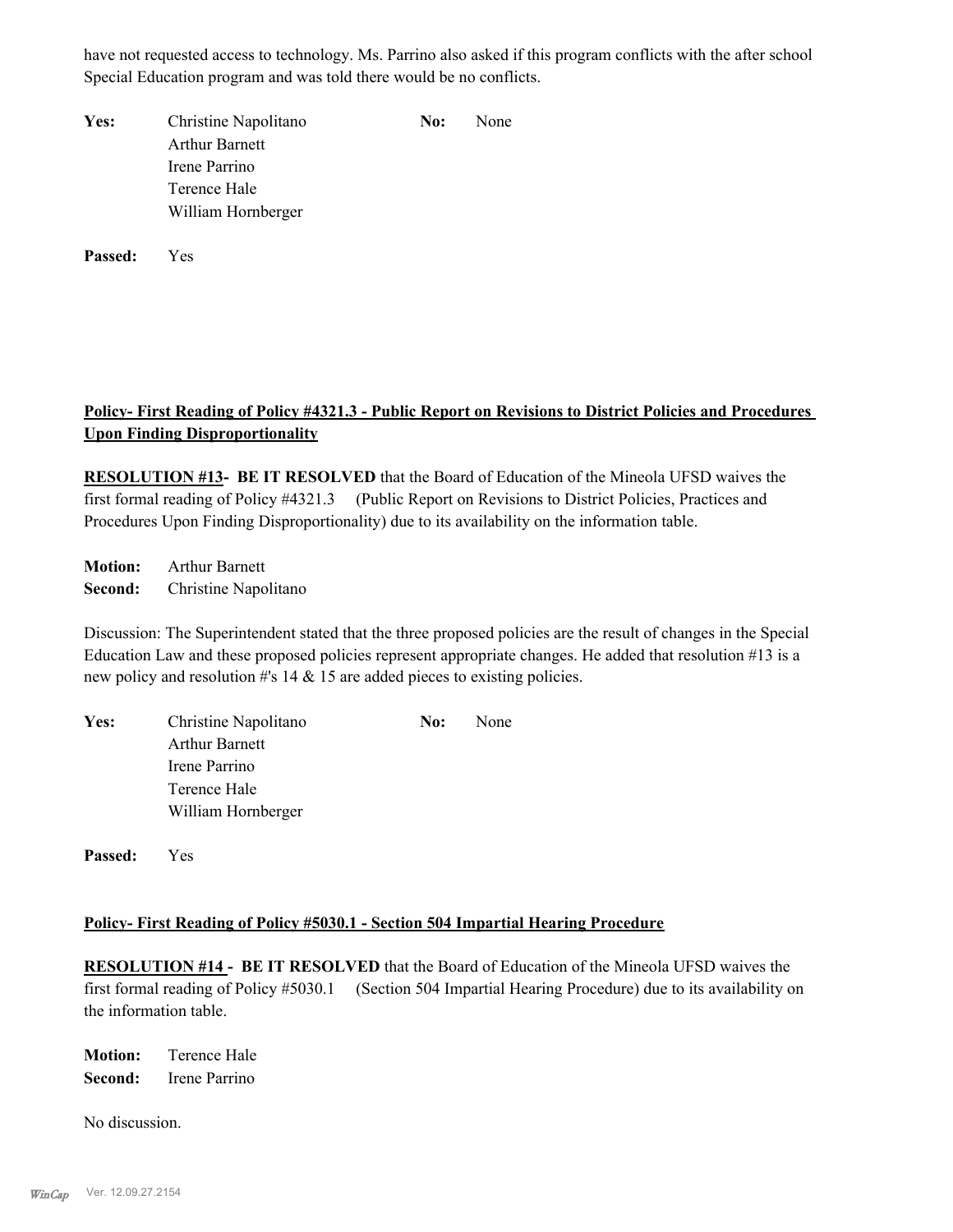| <b>Yes:</b> | Christine Napolitano  | No: | None |
|-------------|-----------------------|-----|------|
|             | <b>Arthur Barnett</b> |     |      |
|             | Irene Parrino         |     |      |
|             | Terence Hale          |     |      |
|             | William Hornberger    |     |      |
|             |                       |     |      |

**Passed:** Yes

#### **Policy- First Reading of Policy #4324 - Independent Education Evaluations**

**RESOLUTION #15 - BE IT RESOLVED** that the Board of Education of the Mineola UFSD waives the first formal reading of Policy #4324 (Independent Education Evaluations) due to its availability on the information table.

**Motion:** Christine Napolitano **Second:** Arthur Barnett

Discussion: Ms. Parrino inquired why the District is changing what we have in place and the Superintendent stated that this sets parameters for outside evaluations.

| Yes: | Christine Napolitano  | No: | None |
|------|-----------------------|-----|------|
|      | <b>Arthur Barnett</b> |     |      |
|      | Irene Parrino         |     |      |
|      | Terence Hale          |     |      |
|      | William Hornberger    |     |      |

**Passed:** Yes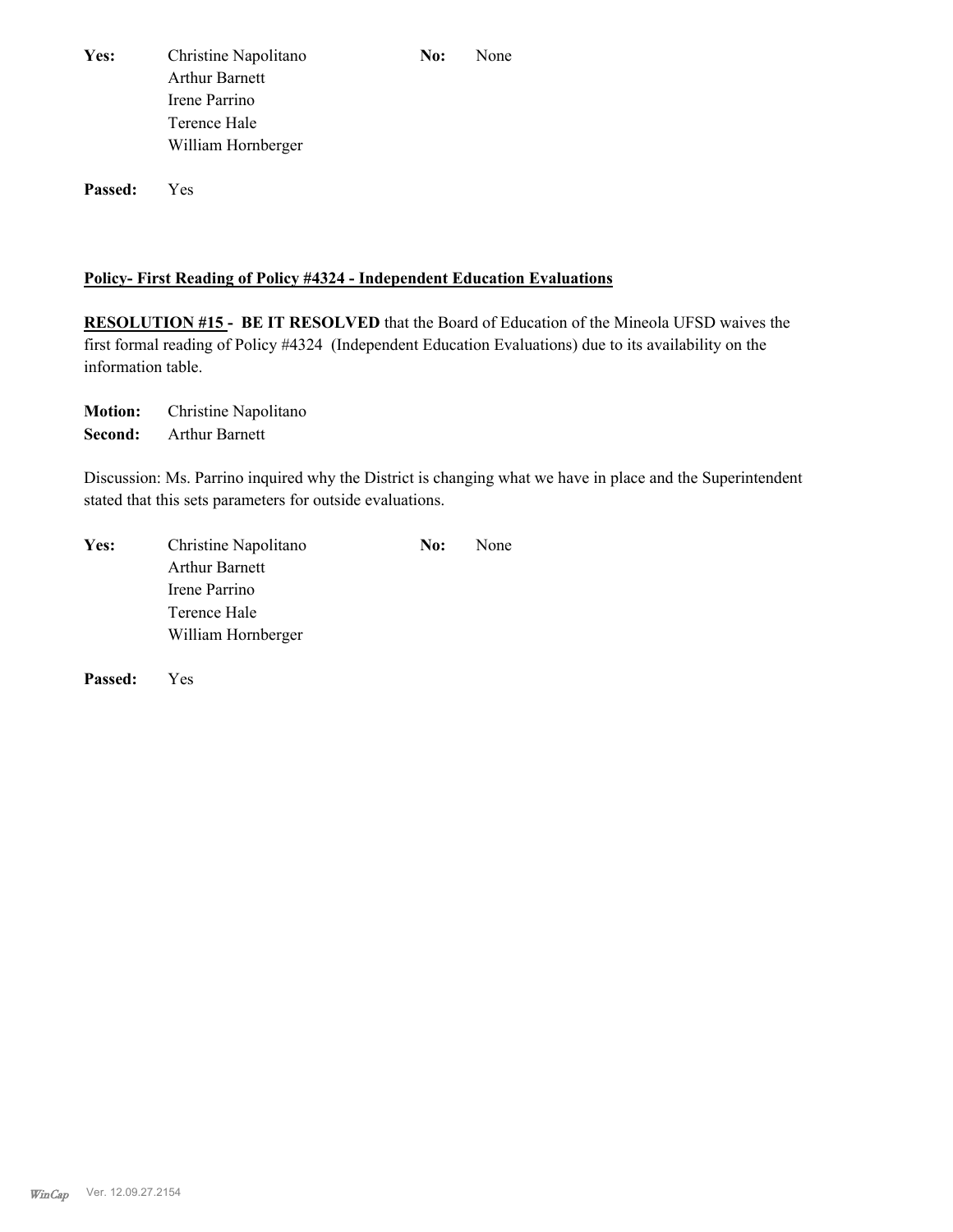#### **I. Consensus Agenda**

**RESOLUTION #16 -BE IT RESOLVED** that the Board of Education approves the consensus agenda items I.1.a. through I.8.a., as presented.

**Motion:** Terence Hale **Second:** Christine Napolitano

Discussion: Mr. Barnett stated that he would like to table item #8a Disposal of District Property, in order to determine the value of these items.

A **motion** was made to table item #8a by Arthur Barnett and **second** by Terence Hall. A vote was taken and all were in favor of tabling item #8a, motion passed.

There was no further discussion and the vote was taken to approve Amended Resolution #16:

| Yes: | Christine Napolitano  | No: | None |
|------|-----------------------|-----|------|
|      | <b>Arthur Barnett</b> |     |      |
|      | Irene Parrino         |     |      |
|      | Terence Hale          |     |      |
|      | William Hornberger    |     |      |

**Passed:** Yes

### 1. **Accepting of Minutes**

That the Board of Education accepts the minutes of May 3, 2012 Workshop Meeting; May 15, 2012 Special District Meeting; May 24, 2012 Business Meeting; and June 6, 2012 Workshop Meeting as presented. a.

### 2. **Instruction**

- a. Leave(s) of Absence/Medical
- That the Board of Education grants Michael Mildon a medical leave of absence, using accumulated sick days, starting approximately September 12, 2012. 1.
- b. Appointments Instruction
- The Board of Education approves the appointment of Heather Hazen, to the position of part time (.5) Reading Teacher, at Mineola High School, effective September 1, 2012 to June 30, 2013. Salary: .5 of MA+30, Step 9, \$96,576.00 equaling \$48,288. 1.
- The Board of Education approves the appointment of Hilary Pavels, to the position of part time (.6) Physical Education Teacher, at Meadow Drive, effective September 1, 2012 to June 30, 2013. Salary: .6 of BA, Step 1, \$58,123 equaling \$34,873. 2.
- The Board of Education approves the appointment of Carole Perciballi, to the position of part time (.6) English Teacher, at Mineola Middle School, effective September 1, 2012 to June 30, 2013. Salary: .6 of Ma+20, Step 9, \$94,964 equaling \$56,978. 3.
- The Board of Education approves the appointment of John Fretz, to the position of part time (.6) Social Studies Teacher, at Mineola High School, effective September 1, 2012 to June 30, 2013. Salary: .6 of BA, Step 1, \$58,123 equaling \$34,873. 4.
- The Board of Education approves the appointment of Diane Nodell, to the position of School Media Specialist (Librarian), at Hampton Street, effective September 1, 2012. Probationary Period: September 1, 2012 to August 31, 2015. Salary: MA+10, Step 2, \$72,055. 5.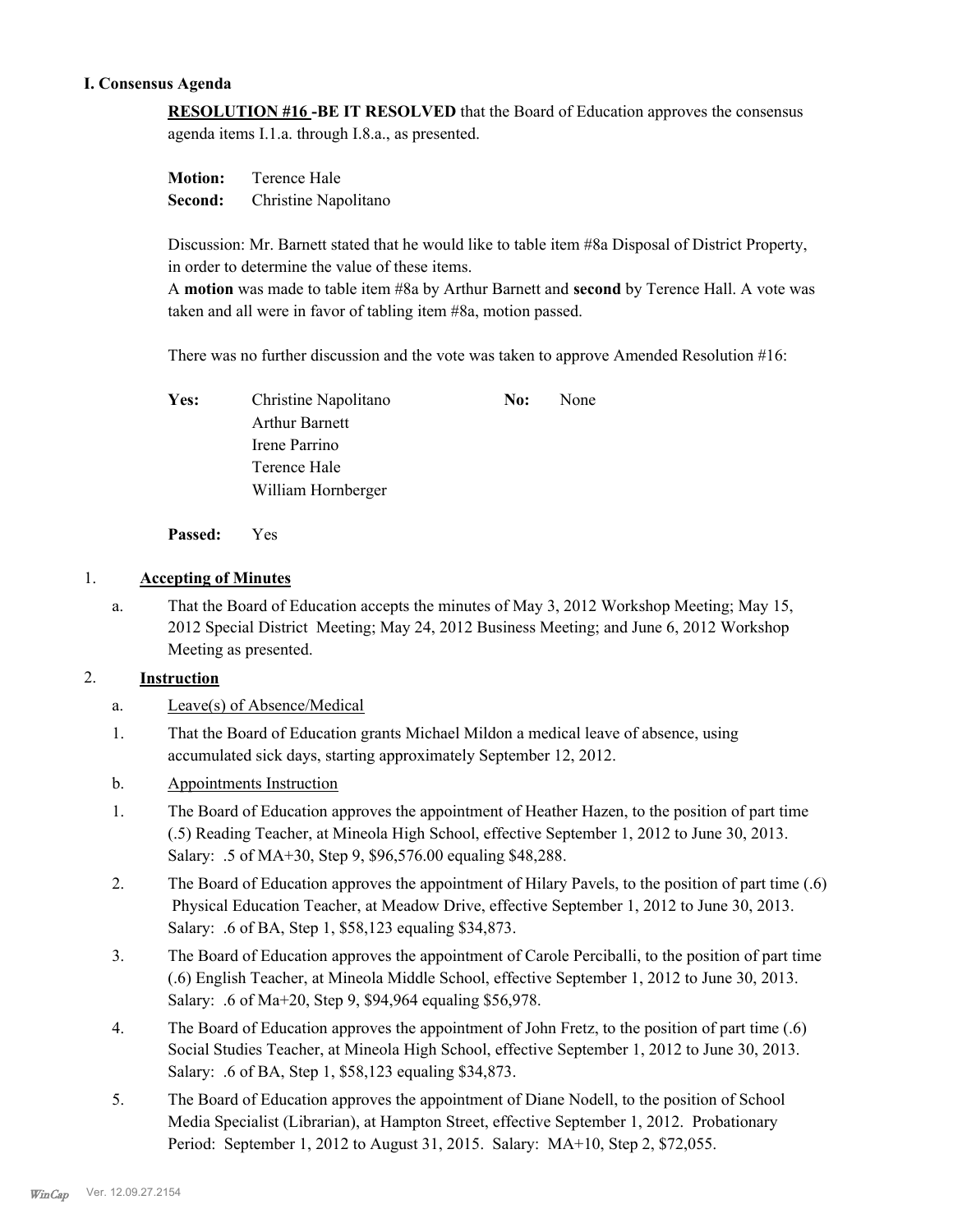- The Board of Education approves the appointment of Laura Doherty, to the position of part time (.2) Art Teacher, at Mineola Middle School, effective September 1, 2012 to June 30, 2013. Salary: .2 of MA, Step 1, \$67,604 equaling \$13,520. 6.
- Appointment(S) Sub Teacher per diem c.

The Board of Education accepts the following individual(s) as Per Diem Substitute Teacher(s) for the current school year, at a daily rate of \$100.00 per day; and retirees at a daily rate of \$125.00 per day.:

EMPLOYEE NAME EMPLOYEE CERTIFICATION

1. Christopher Weidlein Social Studies 7-12

2. Emily A. Judge Mathematics 7-12

Appointment(s) Coaches d.

> That the Board of Education approves the appointment of the following coaches for 2011-2012 year:

| <b>POSITION</b>            | <b>EMPLOYEE NAME</b>    | <b>STEP</b>    | <b>STIPEND</b> |
|----------------------------|-------------------------|----------------|----------------|
| Football-Varsity           | Daniel Guido            | $\overline{3}$ | \$10,638.00    |
| Football-Assistant         | Helmut Bohringer        | 3              | \$7,271.00     |
| Football-Assistant         | John J. Tortora         | 3              | \$7,271.00     |
| Football-Junior Varsity    | Mark Miller             | 3              | \$6,757.00     |
| Football- Jr. Varsity Asst | Glenn Cocoman           | 3              | \$6,251.00     |
| Football- Jr. High         | <b>Matthew Antoniou</b> | 3              | \$6,251.00     |
| Football- Jr. High Asst.   | Mario Villa             | 3              | \$5,741.00     |
| Football- Jr. High Asst.   | Christopher Schacca     | 1              | \$4,559.00     |
| Soccer-Varsity             | Paulo Pereira           | 3              | \$7,770.00     |
| Soccer-Varsity Asst        | Albert Cavalluzzo       | 3              | \$5,297.00     |
| Soccer-Junior Varsity      | Peter Blum              | 3              | \$5,406.00     |
| Soccer-Junior High         | Donald Leopardi         | 3              | \$4,740.00     |
| Soccer-Junior High         | Joseph Cerulli          | 1              | \$3,896.00     |
| Soccer-Varsity             | Katherine P. Bennett    | 3              | \$7,770.00     |
| Soccer-Varsity Asst        | Tara McDonnell          | 3              | \$5,297.00     |
| Soccer-Junior Varsity      | Danielle Adams          | $\overline{2}$ | \$4,740.00     |
| Volleyball-Varsity         | Hyunah Park             | 3              | \$7,770.00     |
| Volleyball-Junior Varsity  | <b>Hilary Pavels</b>    | $\overline{2}$ | \$4,740.00     |
| Golf                       | Alfred Weidlein, Jr     | 3              | \$4,389.00     |
| <b>Athletic Trainer</b>    | Kevin M. LaPlatney      | N/A            | \$5,406        |
| <b>Cross Country</b>       | Thomas J. Leninger      | 3              | \$5,406.00     |

Appointment(S) Band Camp e.

> That the Board of Education approves the following staff members for Band Camp (Salary, hourly summer wages are based on the MTA contractual rates):

| \$1549<br>\$1033 |
|------------------|
|                  |
|                  |
| \$1033           |
| \$687            |
| \$687            |
| \$687            |
| \$687            |
| \$602            |
| \$687            |
|                  |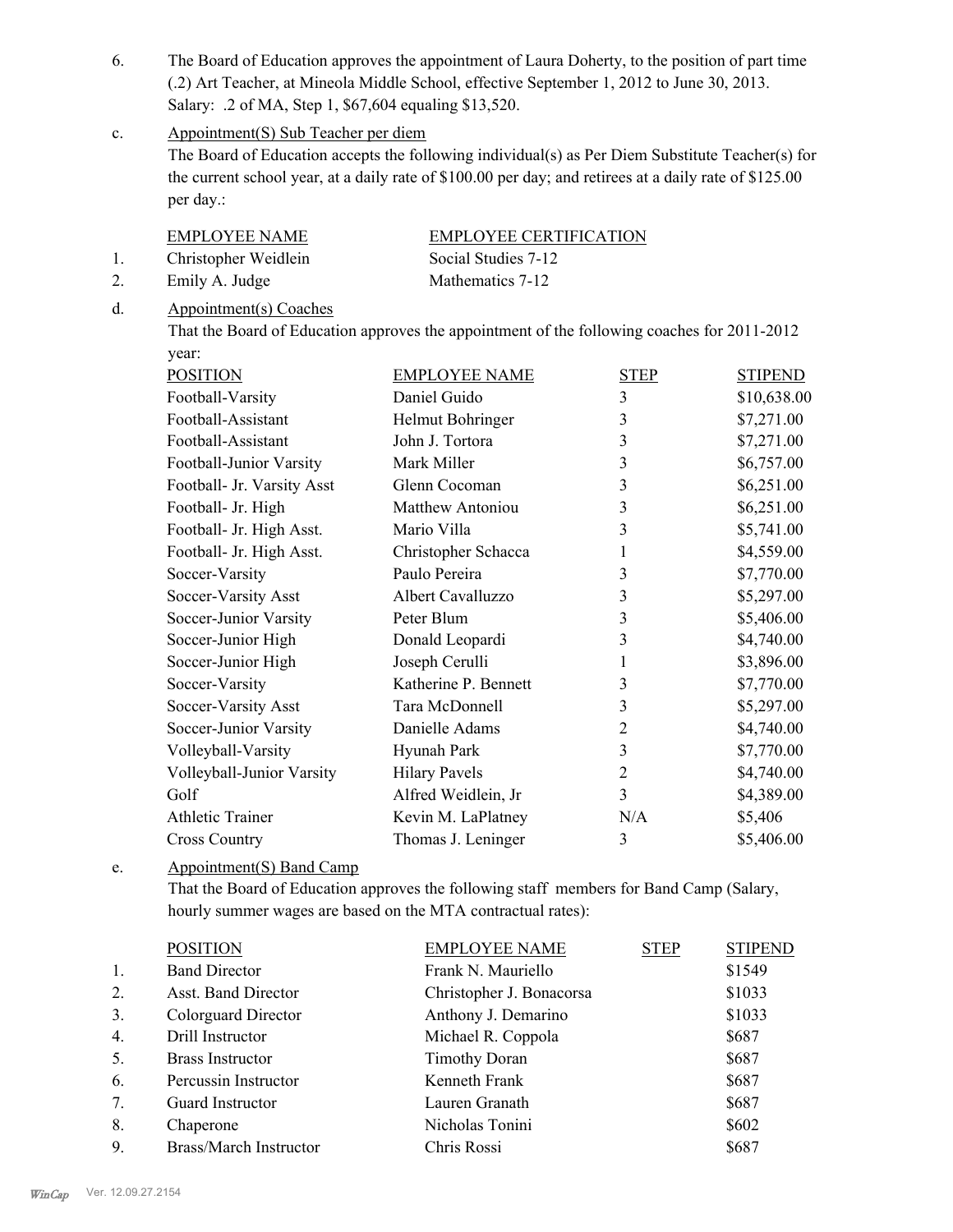|                 | <b>POSITION</b>  | EMPLOYEE NAME      | <b>STEP</b> | <b>STIPEND</b> |
|-----------------|------------------|--------------------|-------------|----------------|
|                 | Guard Instructor | Simon(Ira) Jenkins |             | \$687          |
| $\overline{11}$ | Guard Instructor | Lisa D. Granath    |             | \$687          |
|                 | Guard Instructor | Jennifer Lube      |             | \$687          |

### 3. **Instruction: Contracted**

a. That the Board of Education accepts the instructional services contract between Harmony Heights and the Mineola UFSD for the 2012- 2013 school year.

b. That the Board of Education accepts the Speech therapy service agreement and rider between North Shore Speech-Language Associates and the Mineola UFSD for the 2012- 2013 school year.

c. That the Board of Education accepts nursing agreement between Home Care for Children and the Mineola UFSD for the 2012- 2013 school year.

d. That the Board of Education accepts the Educational agreement between the Rehabilitation Institute (aka TRI) and the Mineola UFSD for the 2012- 2013 school year.

e. That the Board of Education accepts the related services agreement between Achieve Beyond and the Mineola UFSD for the 2012- 2013 school year.

f. That the Board of Education accepts the instructional services contract between the Center for Developmental Disabilities and the Mineola UFSD for the 2012- 2013 school year.

g. That the Board of Education accepts the related services agreement between New York Therapy Placement Services and the Mineola UFSD for the 2012- 2013 school year.

h. That the Board of Education approves the agreement between Linda Annapolen, Consultant and the Mineola UFSD to perform Instructional Coaching with the Kindergarten teachers in Fundation and Professional Development Workshops for the 2012- 2013 school year.

### 4. **Instruction: Other**

a. That the Board Of Education rescinds the excessing of Jenny L. Amendolare.

# 5. **Civil Service**

- a. Appointments
- That the Board of Education approve the appointment of Monica Pastoressa to the position of .6 Community Liasion effective September 1, 2012. Salary will be \$43,949 on Step 30. 1.
- That the Board of Education approve the appointment of James Cashin to the position of Seasonal Worker effective July 16, 2012. Salary is \$8.00 per hour. 2.
- That the Board of Education approve the appointment of Lois Haque, to the position of Substitute Nurse effective September 1, 2012. Salary will be \$125 per day. 3.
- That the Board of Education approve the appointment of Donna Hasan, to the position of Substitute Nurse effective September 1, 2012. Salary will be \$125 per day. 4.
- That the Board of Education approve the appointment of Laura Schneebaum, to the position of Registered Nurse at Hampton Street School, effective September 1, 2012. BA, Step 3, \$48,298 of the Nurses Salary Schedule. 5.
- That the Board of Education approves the appointment of Mary McGuinness to the position of .5 Registered Professional Nurse effective September 1, 2012. Salary is \$22,539.50 on Step 1. 6.
- That the Board of Education approve the appointment of James Gallagher to the position of 5 Hour Bus Driver effective August 28, 2012. Salary will be \$21,819 on Step 1 (2009/2010 Bus Driver Salary Schedule). Probation is 26 weeks. 7.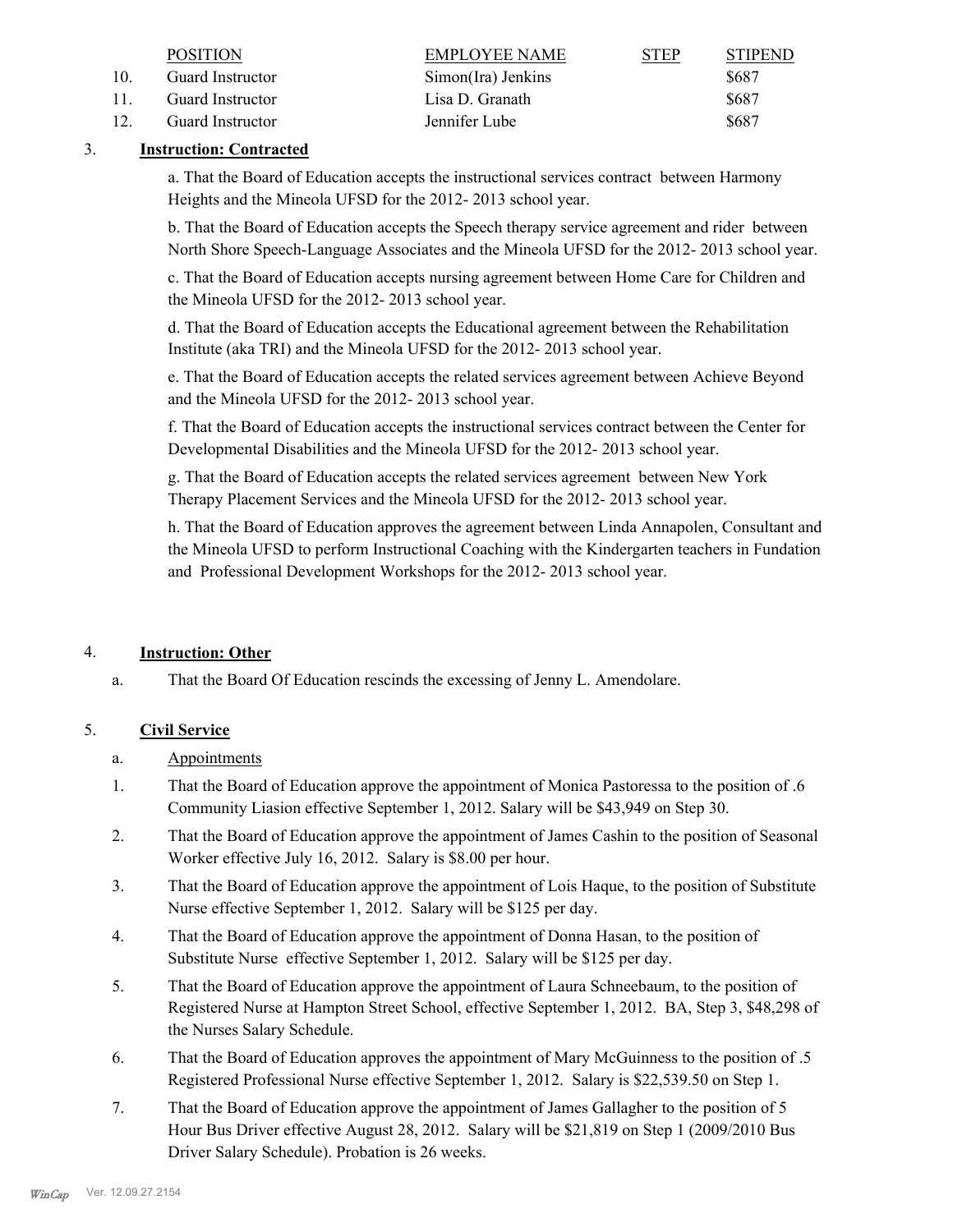- That the Board of Education approve the appointment of Yale Napier to the position of 5 Hour Bus Driver, effective August 28, 2012. Salary is \$21,819 on Step 1 (2009/2010 Bus Driver Salary Schedule). Probation is 26 weeks. 8.
- b. Leave(s) of Absence
- That the Board of Education approve a paid Medical Leave of Absence to James Carlson, 12 Month Bus Driver, effective July 9, 2012 through August 9, 2012. Dates are approximate and up to doctor's discretion. 1.
- c. Resignation(s)
- That the Board of Education accepts, with regret, the resignation of Judith M. Seiling, Senior Stenographer for Buildings & Grounds, for the purpose of retirement, effective December 31, 2012. 1.
- d. Transfers
- The Board of Education approves the transfer of Loretta Helmich, Steno-Secretary- 12 Mo, from Pupil Services at Central Office to Meadow Drive, effective July 1, 2012. 1.
- The Board of Education approves the transfer of Gina Hahn, Typist Clerk 12 Mo, from Willis Avenue School to Pupil Services in Central Office, effective July 1, 2012. 2.
- The Board of Education approves the transfer of Donna Restivo, Typist Clerk 10 Mo, from Willis Avenue School to Meadow Drive School, effective July 1, 2012. 3.
- The Board of Education approves the transfer of Stacy Smith, Typist Clerk PT, from Meadow Drive School to Hampton Street School, effective July 1, 2012. 4.
- The Board of Education approves the transfer of Donna Raffo, Typist Clerk PT, from Hampton Street School to the Business Office, effective July 1, 2012. 5.
- The Board of Education approves the transfer of Linda Munson, Typist Clerk PT, from Jackson Avenue School to Hampton Street School, effective July 1, 2012. 6.
- The Board of Education approves the transfer of Laurie Seedorf, Sr. Typist Clerk 12 Mo, from Meadow Drive School to Jackson Avenue School, effective July 1, 2012. 7.
- Employee Agreements e.

That the Board of Education hereby authorizes the Board president to execute an employee agreement with the following individuals, the terms of which have been reviewed by the Board in executive session:

- 1. Assistant Business Administrator Maureen Judge
- 2. Director of School Facilities and Operations Daniel C. Romano
- 3. Administrative Assistant II Elizabeth Rainha-Freitas
- 4. Assistant Supervisor of Transportation William Gilberg
- 5. District Clerk Andrea M. Paggi

# 6. **Business /Finance**

# a. **Treasurer's Report**

# POSITION EMPLOYEE NAME

That the Board of Education accepts the Treasurer's report for the period ending June 30, 2012 and directs that it be placed on file.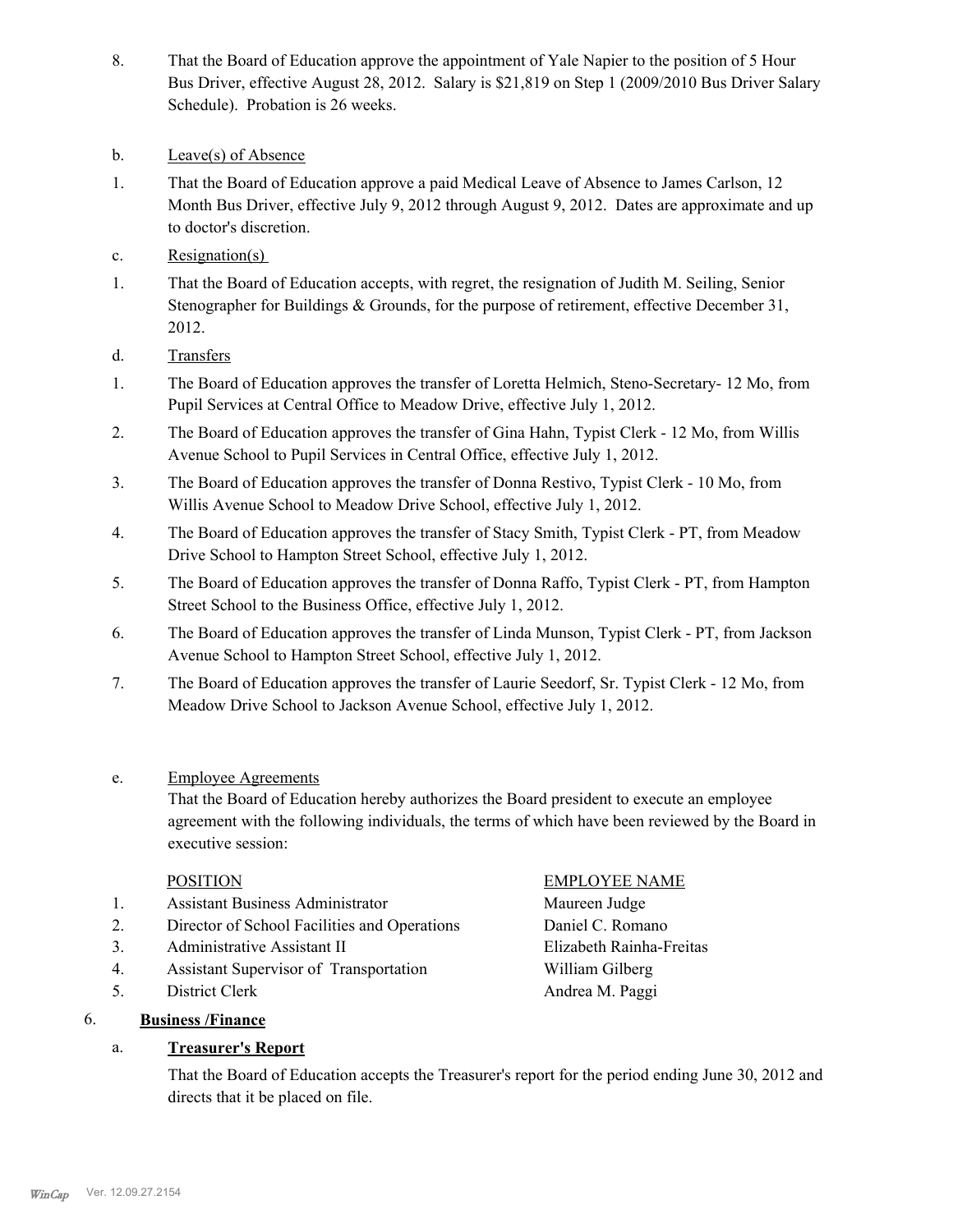#### b. **Approval of Invoices and Payroll**

That the Board of Education accepts the Invoices and Payroll for the period ending July 31, 2012

Warrant #1 \$ 545,546.93 Payable Warrant #1 \$ 277,047.48

Warrant #2 \$ 884,555.03 Payable Warrant #2 \$ 166,315.17 **TOTAL EXPENSES \$ 1,873,464.61**

PAYROLL  $\#1 \& \#2$ General  $$1,023,700.70$ F Fund \$ 239,953.50

### **TOTAL PAYROLL \$1,263,654.20**

### 7. **Business/Finance: Contract Approvals**

## a. BOCES Contract

That the Board of Education approves the initial 2012- 2013 Letter of Intent with Nassau BOCES in the amount of \$2,906,430.01.

#### **Business/Finance: Disposal of District Property** 8.

That the Board of Education approves the disposal of the following district property, according to Policy #6900

Kimball Upright Piano - Serial #512809 - at Jackson Avenue Steinway Grand Piano - Serial #203709 - at Middle School a.

#### **J. Public Comments**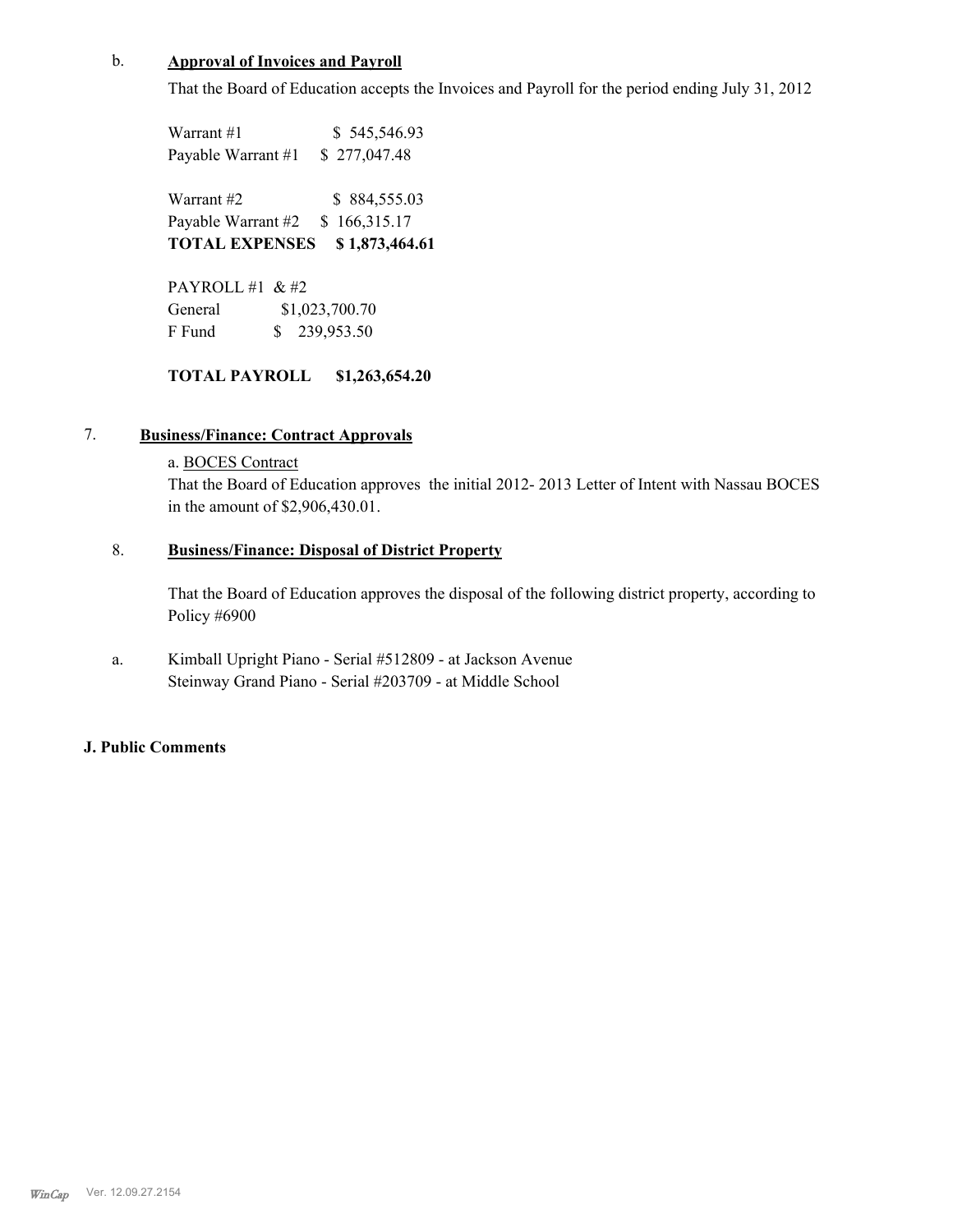There were no public comments at this time.

### **K. Board of Education Reports**

Comments from Board President

Superintendent of Schools' Reports for 8/9/12:

1. Jackson Avenue Bus Loop

2.Common Core Curriculum

 3.Presentation on "Perspective Survey"- This presentation has been rescheduled for the Workshop meeting on September 6.

#### Superintendent Comments

Comments from the Board President: Mr. Hornberger reported that the Board met for their Annual Retreat Meeting for a total of eight hours. There will hopefully be a presentation of the 2012/13 Goals in September. Mr. Hornberger stated that he appreciates the Board's hard work. Mr. Hornberger stated that he had a few Old Business items. Mr. Hornberger asked for a construction update from the Superintendent. It was reported by the Superintendent that at Hampton Street, in the library they are up to the punch list items and are currentlyworking on the courtyard. he stated that he feels the community will be very happy with the project and there will be a public ribbon cutting ceremony. In the High School Art Room, the floor has been laid, cabinets will be installed next week and the dark room is done. At Jackson Avenue, the science room is almost complete and awaiting a delivery date for cabinetry. The summer program at the Middle School is winding down. It was suggested by Mr. Hornberger that the Board do a walk thru at the schools. Mr. Hornberger inquired if transportation will be ready for the first week due to the changes as a result of reconfiguration. It was stated that the phones will be manned and that administrator will stay at schools. The Superintendent stated that time issues are expected at the beginning but all of the runs will be worked out. Mr. Hornberger stated that he had heard questions regarding the UPK program. The Superintendent stated that UPK will be at Willis Avenue this year, will be taught by Mineola teachers, and Ms.Burns will be overseeing the classrooms.

Presentations: The Superintendent introduced Pat Burns to present on "Common Core Standards". \* This presentation can be found on the Mineola website on the Board of Education page.\* Ms. Burns stated that the Common Core Standards define what all students are expected to know and be able to do, however they do not specify how teachers should teach. She stated that teachers are required to provide students with whatever tools are necessary for meeting the goals set out in the standards. Ms. Burns explained that there are reading Standards for Literature which incorporate reading, writing- using textual evidence, speaking and listening. Ms. Burns explained the 6 Shifts in ELA/ Literacy: Shift 1- (PK-5) Balancing Informational & Literary Texts; Shift 2: (6-12) Knowledge in the Disciplines; Shift 3: Staircase of Complexity; Shift 4: Text-based Answers; Shift 5: Writing from Sources; Shift 6: Academic Vocabulary. Ms. Burns presented a view of one unit of study from Atlas Curriculum Management. Ms. Burns stated that the templates are created by us and the standards are all assessed in the unit of study. She stated that not every standard is taught in isolation and a teacher can teach more than 1 standard at a time. There are references listed for teachers to use with each unit and every student will have one common piece of literature. Ms. Burns stated that there a lists of reading material available as well as the list of academic vocabulary for the children to learn. Assessments will be administered to all students and teachers are given much information on how to proceed. Ms. Burns stated that "Fundations" is a specific phonics program that is being introduced in kindergarten this year, and it will possibly be expanded to other grades. Ms. Burns displayed the Literacy Block Model used in Grades 2-6. It consists of mini lessons which are done with the whole class; guided reading with the teacher and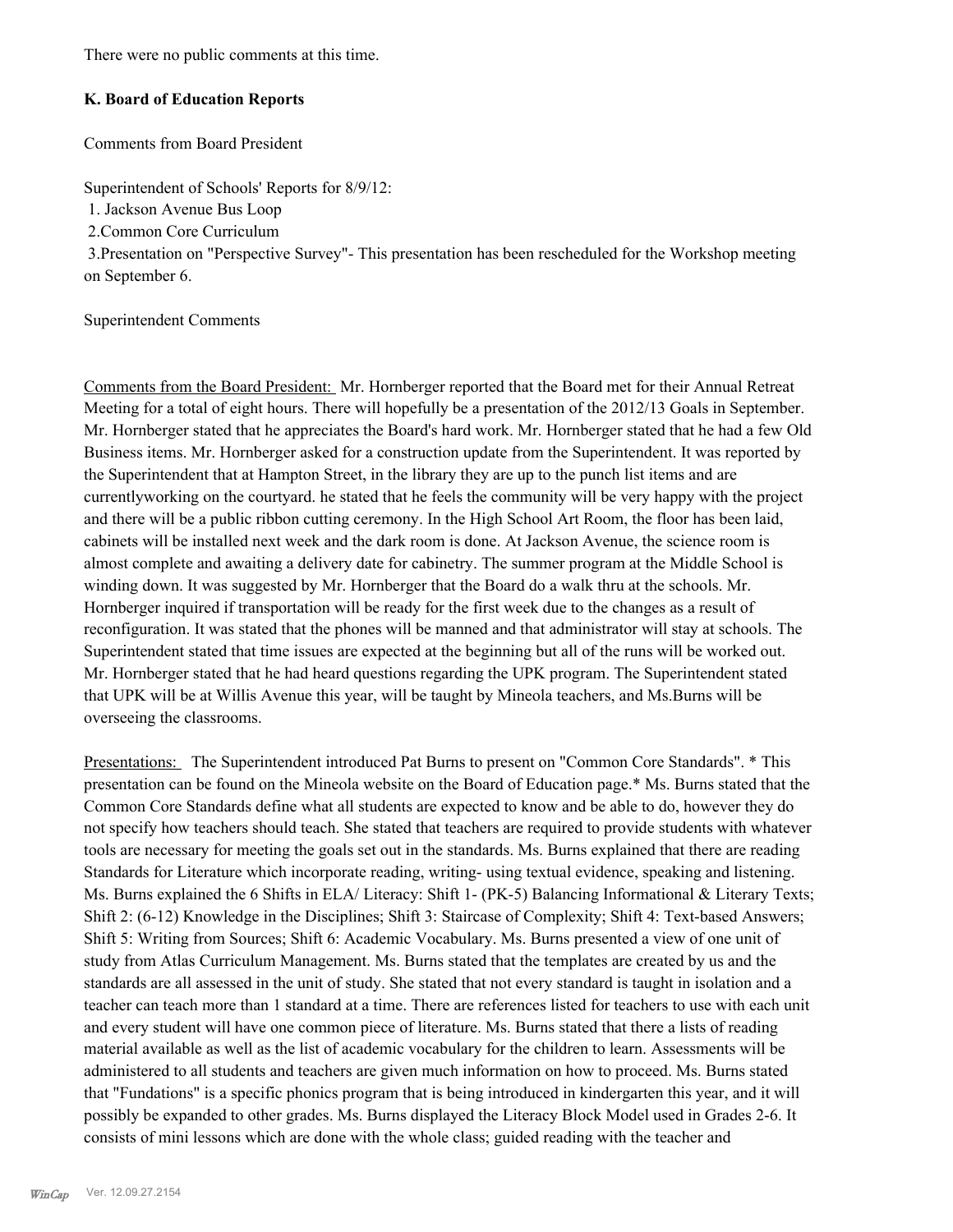independent reading (selected by the teacher). The teachers can conference with individual students at this time. Ms. Burns stated that the Literary Blocks incorporate the balancing of informational and literary texts; for example students would not only be reading a biography i.e.: Babe Ruth but then they may also read an article on baseball. Within these blocks the standards become more difficult- staircase of complexity (using the same skill, however it become more complex). Teachers will also be looking for students to use Academic vocabulary and Ms. Burns added that each classroom will have a chart of academic vocabulary. All teachers will be teaching the same text at the same time. All work will be based upon the needs of the students. Ms. Burns stated that they are currently working on parent guides for each grade in order to give parents a feel for what is going on.

Ms. Burns stated that teachers are excited about this and like having these guidelines. Every teacher has had a chance to work on this and has worked with a coach. This whole process pushes rigor in learning and holds teachers accountable. The Superintendent stated that this is very different than what we are currently doing and teachers are being asked to all be on the same schedule. Every child will receive the same assessment and after the assessment we will have a picture of where the child is with regards to the standards. He added that he is very excited to be rolling this out in the classrooms. Ms. Napolitano asked how this is being received by the teachers and Ms. Burns stated that as with anything new there is some skepticism as to whether or not it can work for all children. Ms. Burns stated that the standards will be repeated throughout different units. Ms. Napolitano asked if principals are ready for this type of monitoring. The Superintendent stated that this curriculum makes it easier for the principals to monitor teachers and question why standards are not being followed; it lays out a plan for the teachers. Mr. Hale asked how it will be checked that teachers are using the rubric and will they be checked during PLC. The Superintendent stated that principals need to check and add for samples when discussing grades. Mr. Hale stated that administrators will be more hands-on in this process. Mr. Barnett asked if these shifts will take place in the social studies and science content areas. Ms. Burns stated that literacy shifts need to take place in all content areas and she is confident that we will be in line with the Common Core Standards. Mr. Barnett asked if there will be a collaboration between teachers and Ms. Burns stated that this will occur at each school during PLC times. Ms. Parrino asked when guided reading will take place and Ms. Burns stated that this will be rotated. She added that the Literacy Block has a few components including read aloud by the teacher, shared text which all students see and guided reading which is specific for each child. Ms. Burns stated that the teacher should be able to tell you what your child's needs are. Mr. Hornberger thanked Ms. Burns for the presentation and stated that it is good to see what is being done down the line. He finds it encouraging that all teachers will be teaching the same thing at the same time and that there are clear expectations for all. Mr. Hornberger stated that with APPR it will be clear what teachers are not meeting the standards. He suggested that the parent guides be on the website. The Superintendent stated that he is very proud of Ms. Burns work and that this has not been an easy process. He stated that the assessments are being completed. This is a radical change in how we do things. The Superintendent stated that the second piece of this process involves using technology to differentiate student homework. Dr. Nagler stated that he feels confident that Mineola has a good plan for rolling out the Common Core standards.

Mr. Hornberger opened the floor to the public to comment on the Common Core Standard presentation. There were several comments from the residents.

Tonight's final presentation by Dr. Nagler is the "Jackson Avenue Bus Loop". \*This presentation can be found on the district website, on the Board of Education page, under presentations. The Superintendent stated that after the last meeting there was a late submittal of a bus loop option #12 and this has gone out to the committee. It was reported that in Option #12, 4 buses would line up on Marcellus Road and 4 buses on the Sayville side at dismissal. There would be a total of 50 parking spaces and the cost would be approximately \$150,000. It was reported that upon review of this option the Committee had questions regarding parking and the exiting from the cafeteria. The Superintendent stated that the current drawing shows a fence against the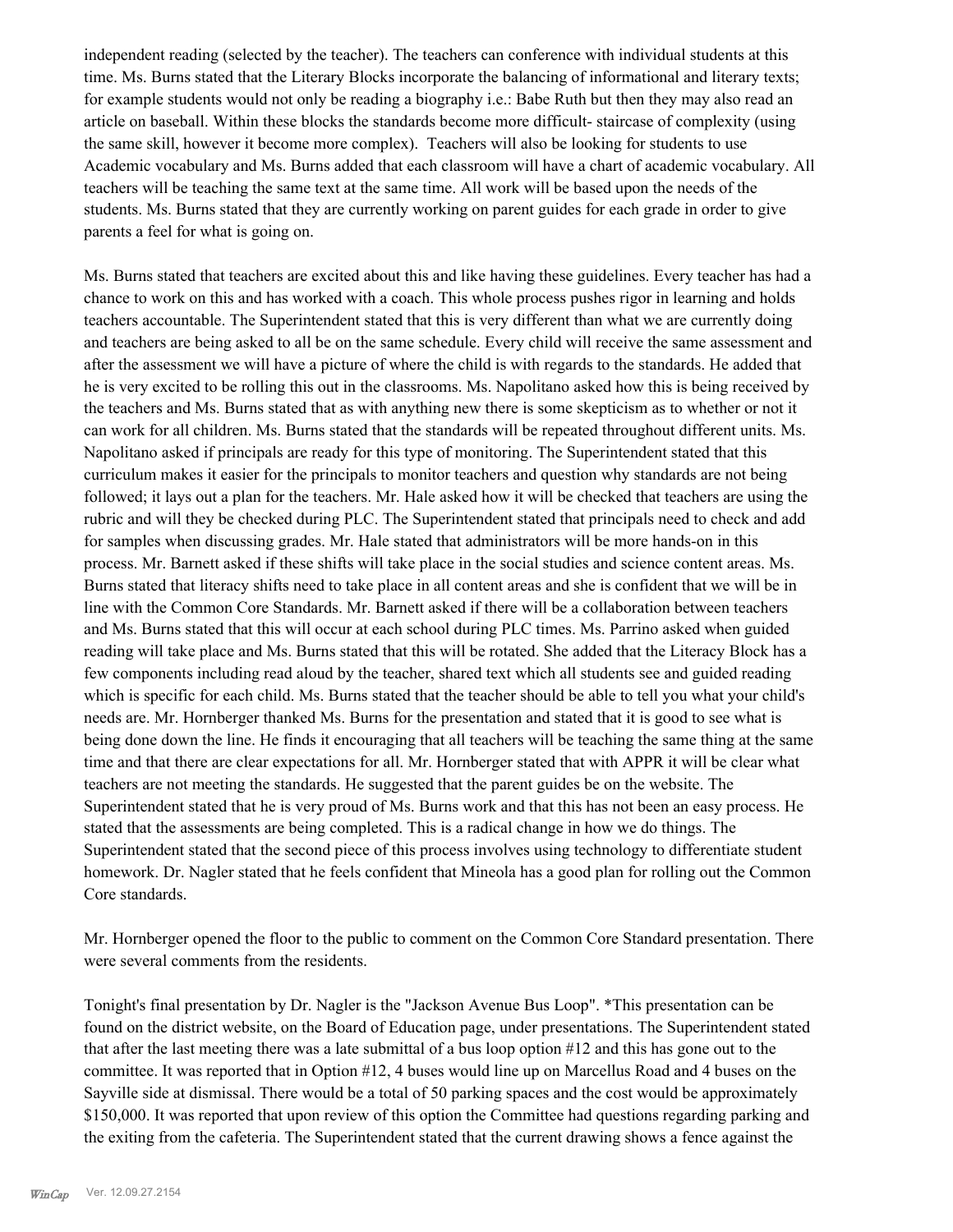whole back and it moves the parking, however the basketball court is not affected. He stated that a decision does not need to be made at this time about the fencing, but he needs to know how the Board feels about staging 4 buses on Sayville, losing seven spots and the children would be exited through the cafeteria. It was stated that the architects can draw up the plans next week.

Ms. Napolitano stated that she does not have a problem with the buses on Sayville and is comfortable addressing the parking at a later date. Mr. Hornberger stated that he feels that this option offers a safe option in which to move the children. The Superintendent reminded the Board that this plan will still need Village approval due to the curb cut. Ms. Parrino stated that she would still like clarification of the number of lost parking spots, but feels this option is a good compromise. Mr. Hornberger polled the Board and stated to the Superintendent that it is the consensus of the Board to move forward with the plans for option #12, with the one curb cut (with Village approval) and parking will be addressed at a later date. Mr. Hornberger asked if the puddling effect will be addressed with this plan and the Superintendent stated that that issue will be taken care of next summer. The Superintendent stated that this option had been shared with Mr. Gilberg, Transportation, and he feels it is plausible. Mr. Hornberger inquired about the flow of traffic from Sayville (direction) and the Superintendent stated that it would depend on where the bus is going and we could control that issue. Mr. Barnett stated that he would prefer that the buses on the Sayville side move west. Mr. Hornberger asked if there is any overflow parking available at the Middle School and the Superintendent stated that he did not think that there is any available but this can be checked out.

The Superintendent stated that he is in need of an executive session.

### **L. Executive Session Time: 9:30 p.m.**

At 9:30 pm, a motion was made for the Board of Education to go into executive session to discuss the Superintendent's Evaluation.

| <b>Motion:</b><br>Second: | Christine Napolitano<br>Irene Parrino                                                                |     |      |
|---------------------------|------------------------------------------------------------------------------------------------------|-----|------|
| Yes:                      | Christine Napolitano<br><b>Arthur Barnett</b><br>Irene Parrino<br>Terence Hale<br>William Hornberger | No: | None |

**Passed:** Yes